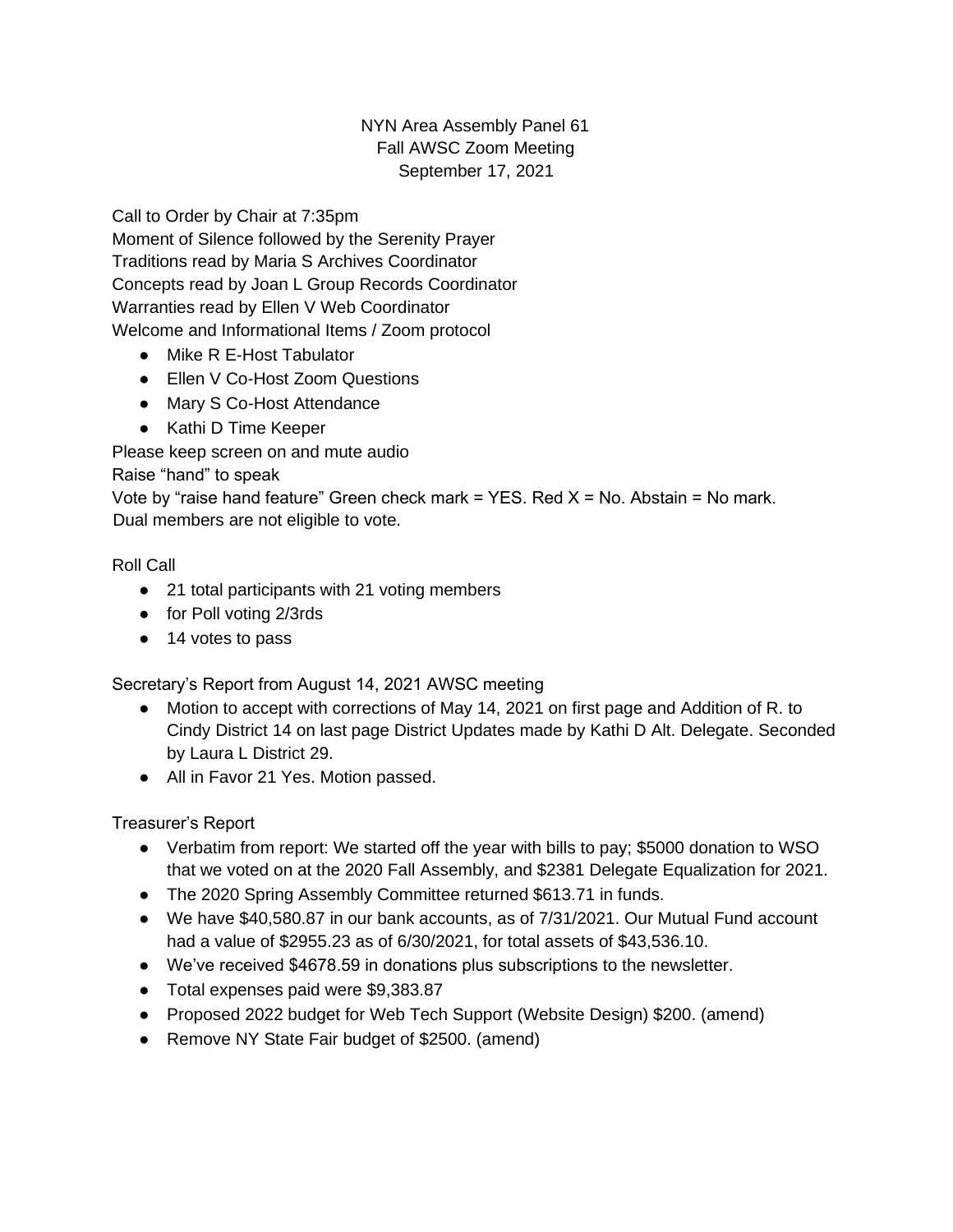- Motion to accept Treasurer's Report as amended made by Maria S Archives. Seconded by Jim M District 18.
- All in Favor 20 Yes, 1 No. Motion passed.

All Reports by Delegate, and Officers and Coordinators can be found at nynafg.com/awsc\_min Click on Summer AWSC Meeting.

Agenda for Fall Assembly

- 2022 Budget
- Donation to WSO
- Hosts for 2022 Spring and Fall Assembly. Virtual or In person discussion to be held.
- Newsletter Coordinator position
- AMIAS background checks
- Group Records Updating procedures for Group Reps and District Reps
- Printing hardcopies of the Newsletter for 48 recipients. John O has been volunteering for this job for 8 years and he would like to pass it along to another volunteer.
- Motion made to accept the Agenda for the Fall Assembly made by Lynn S Public Outreach. Seconded by Patti M Presentation Coordinator. ● All in Favor 21 Yes. Motion passed.

Motion to adjourn made by Diane C Immediate Past Delegate. Seconded by Mary D AAPP. All in Favor 21 yess. Motion passed.

Adjourned at 8:36 pm

Closed with the Al-Anon Declaration

Respectfully Submitted Carla K NYN Secretary